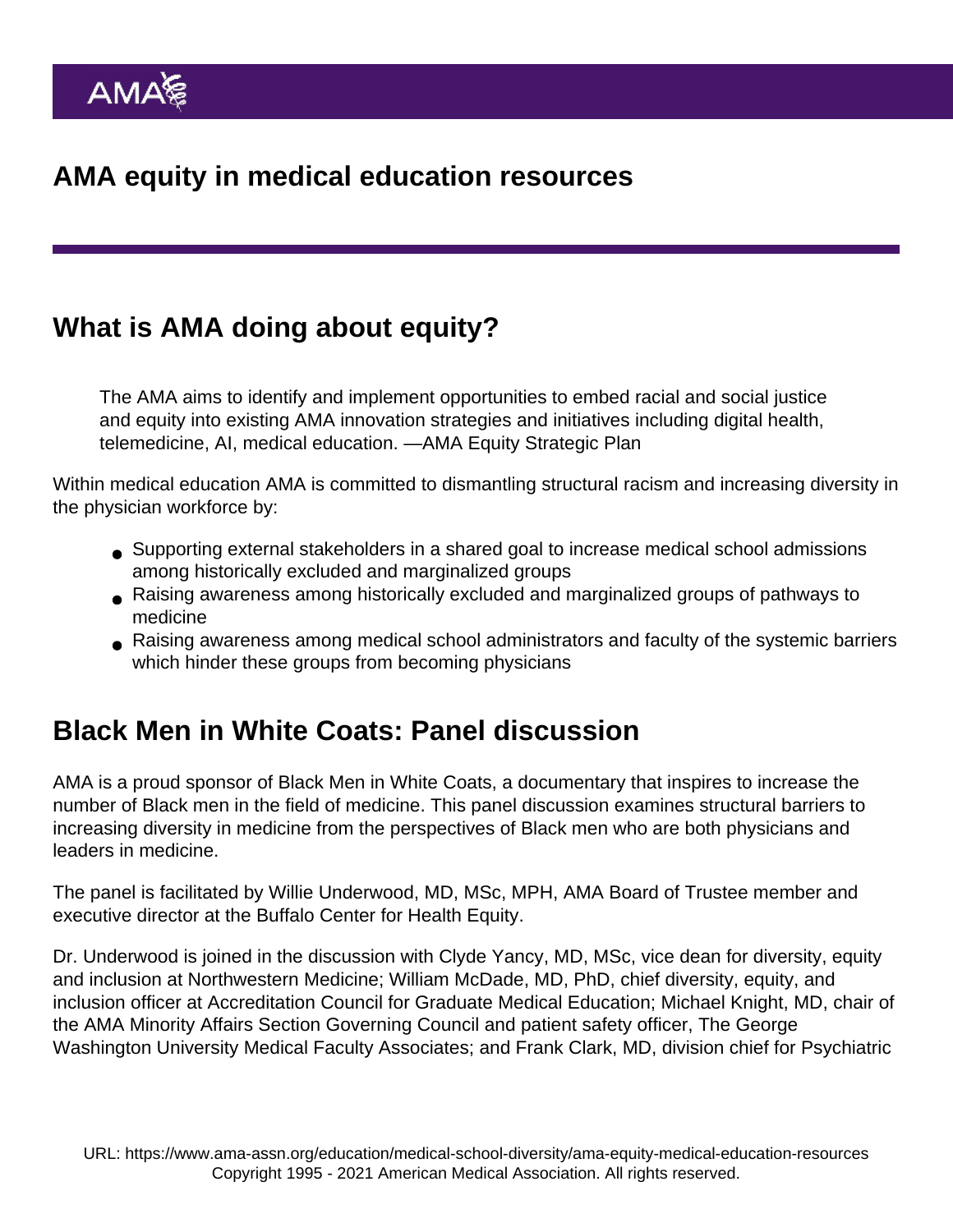Hospitalists/Consultation Psychiatrists at PRISMA Health-Upstate.

Black Men in White Coats discussion guide

■ [Download and share the discussion guide](https://www.ama-assn.org/system/files/bmwc-discussion-guide.pdf) (PDF)

#### Recent articles on equity in medical education

[Find more articles about medical school diversity.](https://www.ama-assn.org/education/medical-school-diversity)

### Prioritizing Equity video series

### Medical education policies and directives

- [Racism as a Public Health Threat](https://policysearch.ama-assn.org/policyfinder/detail/Racism as a Public Health Threat?uri=/AMADoc/HOD.xml-H-65.952.xml)
- [Elimination of Race as a Proxy for Ancestry, Genetics, and Biology in Medical Education,](https://policysearch.ama-assn.org/policyfinder/detail/Elimination of Race as a Proxy for Ancestry, Genetics, and Biology in Medical Education, Research and Clinical Practice?uri=/AMADoc/HOD.xml-H-65.953.xml) [Research and Clinical Practice](https://policysearch.ama-assn.org/policyfinder/detail/Elimination of Race as a Proxy for Ancestry, Genetics, and Biology in Medical Education, Research and Clinical Practice?uri=/AMADoc/HOD.xml-H-65.953.xml)
- [Racial Essentialism in Medicine](https://policysearch.ama-assn.org/policyfinder/detail/Racial Essentialism in Medicine?uri=/AMADoc/directives.xml-D-350.981.xml)
- [Recommendations for Future Directions for Medical Education](https://policysearch.ama-assn.org/policyfinder/detail/Recommendations for Future Directions for Medical Education H-295.995?uri=/AMADoc/HOD.xml-0-2294.xml)
- [Nondiscrimination Toward Residency Applicants](https://policysearch.ama-assn.org/policyfinder/detail/H-295.969  ?uri=/AMADoc/HOD.xml-0-2268.xml)
- [Eliminating Questions Regarding Marital Status, Dependents, Plans for Marriage or Children,](https://policysearch.ama-assn.org/policyfinder/detail/Eliminating Questions Regarding Marital Status, Dependents, Plans for Marriage or Children, Sexual Orientation, Gender Identity, Age, Race, National Origin and Religion During the Residency and Fellowship Application Process H-310.919?uri=/AMADoc/HOD.xml-0-2503.xml) [Sexual Orientation, Gender Identity, Age, Race, National Origin and Religion During the](https://policysearch.ama-assn.org/policyfinder/detail/Eliminating Questions Regarding Marital Status, Dependents, Plans for Marriage or Children, Sexual Orientation, Gender Identity, Age, Race, National Origin and Religion During the Residency and Fellowship Application Process H-310.919?uri=/AMADoc/HOD.xml-0-2503.xml) [Residency and Fellowship Application Process](https://policysearch.ama-assn.org/policyfinder/detail/Eliminating Questions Regarding Marital Status, Dependents, Plans for Marriage or Children, Sexual Orientation, Gender Identity, Age, Race, National Origin and Religion During the Residency and Fellowship Application Process H-310.919?uri=/AMADoc/HOD.xml-0-2503.xml)
- [Oppose Discrimination in Residency Selection Based on International Medical Graduate](https://policysearch.ama-assn.org/policyfinder/detail/D-255.982?uri=/AMADoc/directives.xml-0-636.xml) **[Status](https://policysearch.ama-assn.org/policyfinder/detail/D-255.982?uri=/AMADoc/directives.xml-0-636.xml)**

## Equity in medical education webinars

- Feb. 1, 2021[—Uprooting structural racism in medical education](https://zoom.us/rec/share/ekbBygHu2loCorw19Ok9YPKYv1IpPf0UECcDyvKXvQE5INSr9tvl38zgp1evR0Zq.Zaz3MO-IbiBFtpzQ?startTime=1612212523000)
- Nov. 20, 2020[—Combating racism in med ed to address health care disparities](https://www.ama-assn.org/education/medical-school-diversity/combating-racism-med-ed-address-health-care-disparities)
- July 20, 2020 [—Applying systems thinking to address structural racism in health professions](http://cc.readytalk.com/play?id=c51cdi) [education](http://cc.readytalk.com/play?id=c51cdi)
- July 15, 2020 [—Creating greater diversity in medical schools and residencies](https://www.ama-assn.org/education/medical-school-diversity/creating-greater-diversity-medical-schools-and-residencies)
- June 15, 2020[—Focusing on diversity: Promoting mission-aligned medical school admission](http://cc.readytalk.com/play?id=829q1w) [and residency selection processes](http://cc.readytalk.com/play?id=829q1w)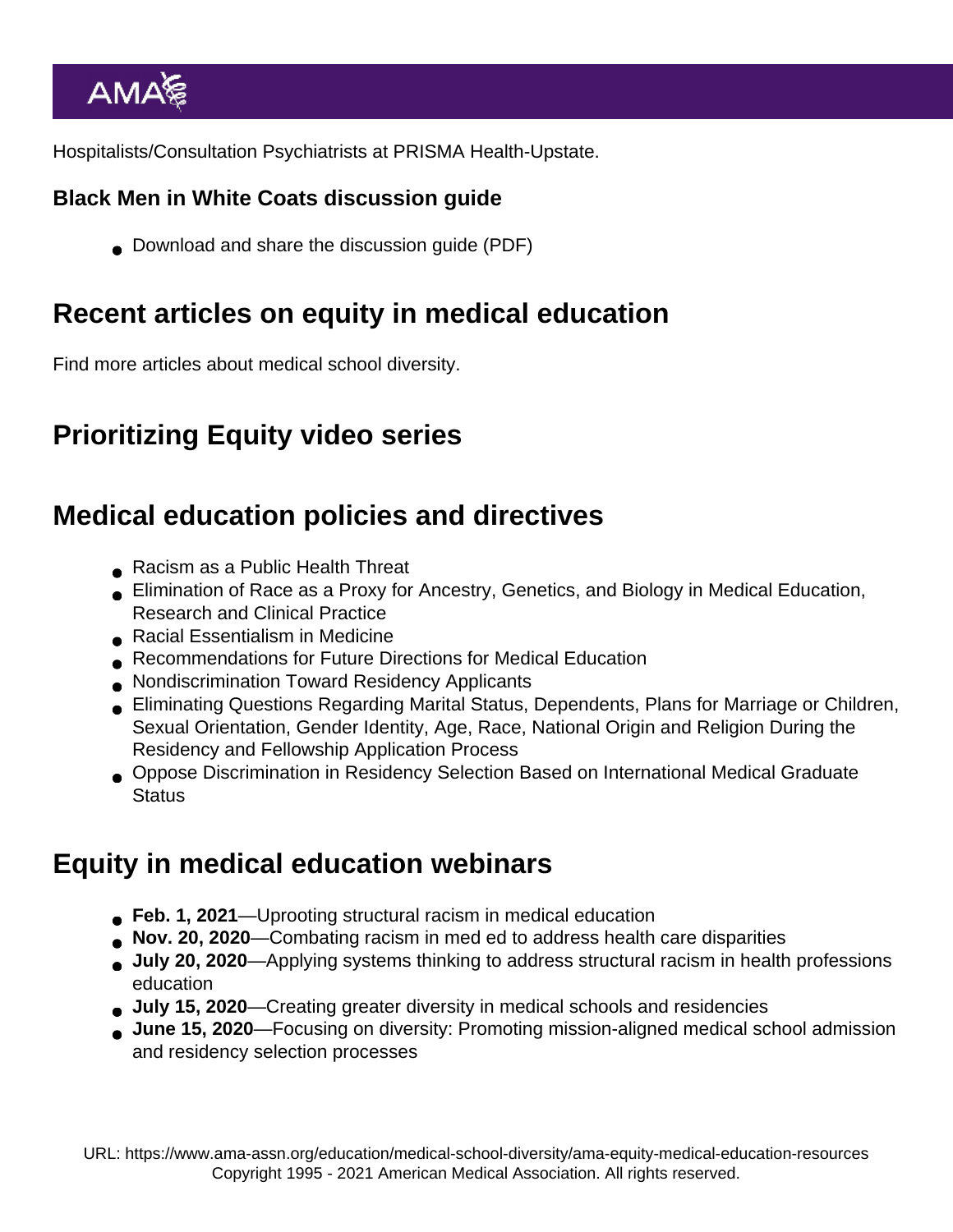April 15, 2019 [—Diversity in medical education: Beyond checking the box](https://ace.communities.ama-assn.org/discussions/788)

[Find more medical education webinars](https://www.ama-assn.org/education/accelerating-change-medical-education/medical-education-webinars-and-virtual-discussions).

## Medical education scholarships & fellowships

With eight scholarship categories and a variety of focus areas, including serving those underrepresented in medicine, the AMA Foundation works to recognize a diverse cohort of medical students each year.

- All students may apply for the [Physicians of Tomorrow scholarships,](https://amafoundation.org/programs/scholarships/) regardless of AMA membership status.
- The [National LGBTQ+ Fellowship Program](https://amafoundation.org/programs/lgbtq-fellowship/) offers a 4-year medical fellowship program that addresses the social determinants of health specifically affecting LGBTQ+ individuals.

The AMA's inaugural [Medical Justice in Advocacy Fellowship](https://www.ama-assn.org/delivering-care/health-equity/medical-justice-advocacy-fellowship) is a training fellowship program designed for physicians that seek to advance health equity in their communities. Sponsored by the AMA Center for Health Equity, the initiative is in collaboration with the [Satcher Health Leadership](https://www.satcherinstitute.org/) [Institute](https://www.satcherinstitute.org/) (SHLI) at Morehouse School of Medicine.

## Council on Medical Education (CME) reports

- [Sex and Gender Based Medicine in Clinical Education: An Annotated Bibliography](https://www.ama-assn.org/sites/ama-assn.org/files/corp/media-browser/public/about-ama/councils/Council Reports/council-on-medical-education/sex-gender-based-medicine-bibliography.pdf) (PDF) (Resolution 958-I-17)
- [Veterans Health Administration Funding of Graduate Medical Education report–2019](https://www.ama-assn.org/system/files/2020-04/cme-report-6-i19-annotated.pdf) (PDF) CME report 6-I-19 (Resolution 954-I-18)
- [Integration of IMGs Into the US Physician Workforce report](https://www.ama-assn.org/sites/ama-assn.org/files/corp/media-browser/public/about-ama/councils/Council Reports/council-on-medical-education/a11-cme-integration-imgs-us-physician-workforce.pdf) (PDF) CME Report 10-A-11 (Resolutions 306-A-10/903-I-10)
- [Diversity in the Physician Workforce and Access to Care](https://www.ama-assn.org/sites/ama-assn.org/files/corp/media-browser/public/about-ama/councils/Council Reports/council-on-medical-education/a08-cme-diversity-physician-workforce-access-care.pdf) (PDF) CME report 7-A-08